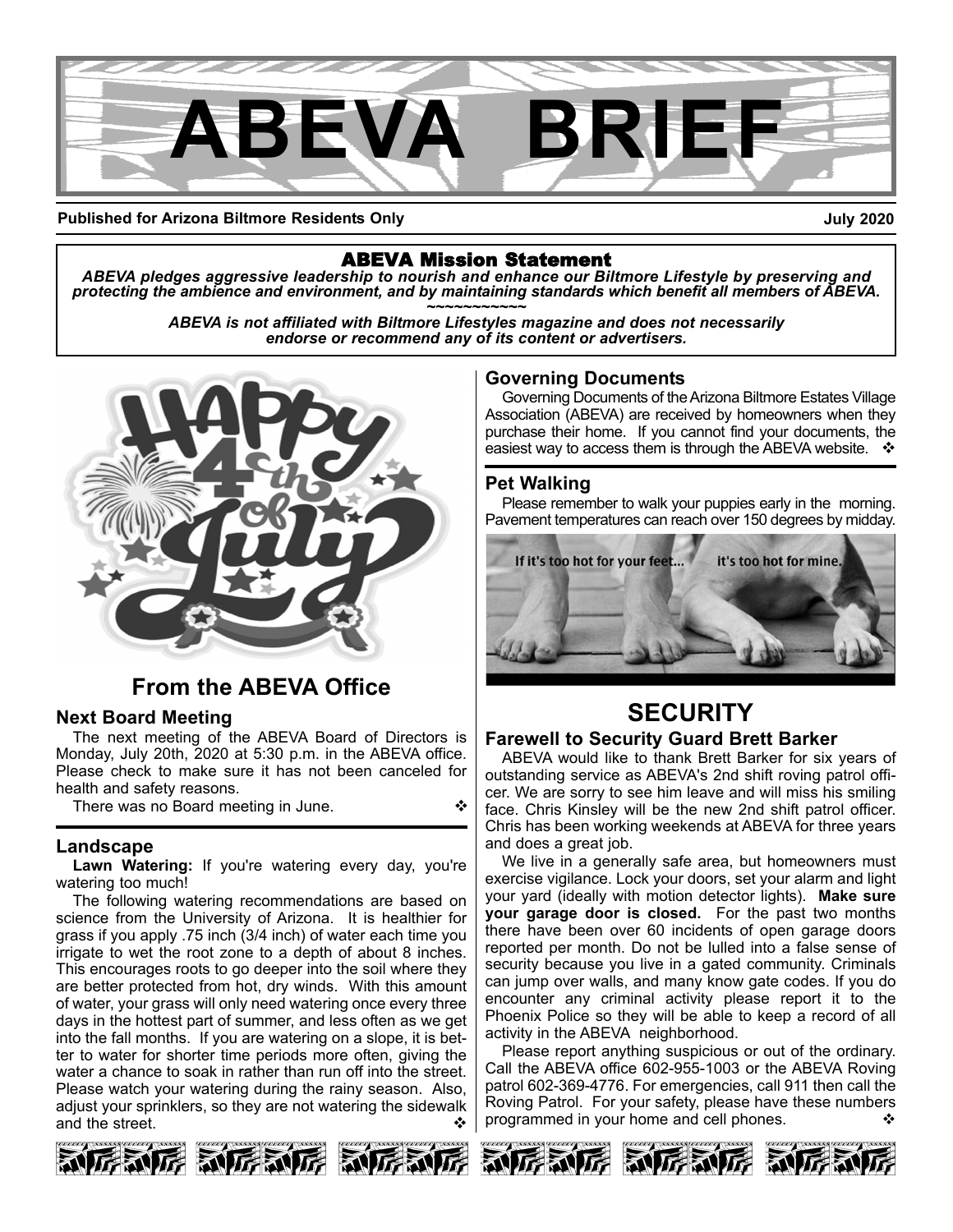# 厉威厉 动厉威厉 动厉威厉

| Monthly ABEVA Patrol Report Recap for May 2020 |                        |  |
|------------------------------------------------|------------------------|--|
| Name of Incident                               | <b>Total Incidents</b> |  |
| <b>ABANDONED VEHICLE</b>                       | 1                      |  |
| <b>ALARM</b>                                   | 4                      |  |
| <b>DAMAGE TO PROPERTY</b>                      | 9                      |  |
| <b>DISORDERLY CONDUCT</b>                      | 3                      |  |
| <b>DOOR NOT SECURE</b>                         | 10                     |  |
| <b>EQUIPMENT MALFUNCTION</b>                   | 5                      |  |
| <b>GARAGE DOOR OPEN</b>                        | 64                     |  |
| <b>GATE</b>                                    | 3                      |  |
| INCIDENT WITH INTOXICATED INDIVIDUAL           | $\overline{2}$         |  |
| <b>INJURY TO PERSON</b>                        | $\mathbf{1}$           |  |
| <b>JUNK, LITTER AND DEBRIS</b>                 | 3                      |  |
| <b>LANDSCAPING</b>                             | 3                      |  |
| <b>LOST &amp; FOUND</b>                        | $\overline{2}$         |  |
| <b>LOUD NOISE</b>                              | 6                      |  |
| <b>MOVING VIOLATION</b>                        | 1                      |  |
| <b>OTHER</b>                                   | 8                      |  |
| <b>PARKING VIOLATION</b>                       | 3                      |  |
| <b>POLICE - FIRE - EMS ON SITE</b>             | 11                     |  |
| <b>POLICE ON SITE</b>                          | 3                      |  |
| <b>SOLICITATION</b>                            | 3                      |  |
| <b>SUSPICIOUS PERSON</b>                       | 6                      |  |
| <b>SUSPICIOUS VEHICLE</b>                      | 4                      |  |
| THEFT                                          | 1                      |  |
| <b>TRESPASSING</b>                             | 13                     |  |
| <b>WATER</b>                                   | 11                     |  |
| <b>TOTAL REPORTS:</b>                          | 180                    |  |
|                                                |                        |  |

#### **LOUD NOISE** 6 **MOVING VIOLATION** 1 **Monsoon 2020**

Here is everything you need to know about the monsoonseason in Arizona. According to the National Weather Service, the monsoon officially runs from June 15th through **Policies** September 30th.

### **SOLICITATION** 3 **What is the monsoon?**

**SUSPICIOUS PERSON**<br>SUSPICIOUS PERSON The monsoon is a series of large-scale wind shifts that transport moist tropical air to dry desert locations, such as the southwestern United States. It blows from the southwest between May and September and brings rain, or from the northeast between October and April. The monsoon is not each individual storm, but rather a large-scale weather pattern that causes these thunderstorms.

#### **What causes the monsoon?**

The wind shifts occur because of intense heating of the land over Mexico and the southwestern United States. Heating in the early summer months creates the wind shifts in the low levels. Moisture begins to be carried off of the Gulf of California and the eastern Pacific Ocean. The weather service said these winds transport moisture northward into Mexico and the southwest United States.

Another key component of monsoon development is in the upper levels of the atmosphere. The National Weather Service said a strong subtropical ridge of high pressure is located over Mexico during June which acts to block moisture flow toward the north. Northern Arizona normally sees some of the hottest and driest weather of the year during June, and from late June to early July, the ridge of high-pressure shifts northward into the Southern Plains or Southern Rockies.



#### **Will it rain in Arizona during the monsoon?**

Unfortunately, not always. Just because the monsoon stretches from June to September doesn't mean Arizona will see weather activity during that entire time. According to the National Weather Service, monsoonal moisture typically does not reach the region until the first week of July in northern Arizona. Many factors throughout the spring and early summer influence when exactly it begins each year. In northern Arizona, much of the area gets between 40 and 50% of its annual precipitation during the monsoon. Rainfall during these months is not continuous but usually comes in the form of afternoon and evening thunderstorms. The rain is especially important to help replenish reservoirs in northern Arizona, along with local farming in the area.

#### **Do other parts of the world get a monsoon?**

The monsoon also affects several other locations around the world, including Southeast Asia, Australia, Africa, and South America. What did last year's monsoon in Arizona look like? In a word: Dry. In two words: Dry and uneventful. Many referred to monsoon 2019 as the "non-soon," that's how dry it was. Phoenix saw its fifth-driest monsoon on record, with just 0.66 inches falling at Sky Harbor International Airport, where records are kept. Typically Phoenix sees 33% of its annual rainfall during the monsoon, averaging 2.71 inches. The driest monsoon ever was in 1924, when only 0.35 inches of rain fell.

#### **What could this year's monsoon look like?**

Team 12's Lindsay Riley said El Nino, La Nina, and active Pacific hurricane years are the strongest predictors to determine what kind of monsoon Arizona will have. Our strongest predictor for monsoon 2020 is that we're expecting a belowaverage Pacific hurricane season, which has indicated belowaverage monsoon seasons in the past, but having just one strong predictor isn't enough. Based on reviewing data from the last 124 years and comparing that to years with wet winters and hot springs, Riley said her prediction is for the aboveaverage temperatures to continue through the summer months and the drought to expand and worsen in northern Arizona. She said it will also be an active fire season due to the abundance of fuel on the ground after our wet winter. The National Weather Service said each monsoon is different in almost every aspect.

#### **How can I stay safe during a storm?**

Phoenix Fire spokesman Rob McDade said, "We tell everybody every year, please do not enter flooded roadways. But there we are every monsoon season with our folks rescuing people out of those flooded roadways." If and when people do get stranded in floodwaters, Phoenix Fire is forced to deploy people into dangerous situations. Their rescuing protocol is reach, throw, row, go, and if all else fails, helo, for send in the helicopter.

Monsoon level winds also whip up blinding dust on a moment's notice. Phoenix Police Sgt. Ann Justus said now is the time to make sure your windshield wipers and tires are good to go. Before that wind comes, you are going to want to secure down backyard items like umbrellas and trampolines. Arizona Public Service said items like this were responsible for more than 120 power outages last monsoon season, because they have a metal frame and are conductive.  $\cdot \cdot$ 



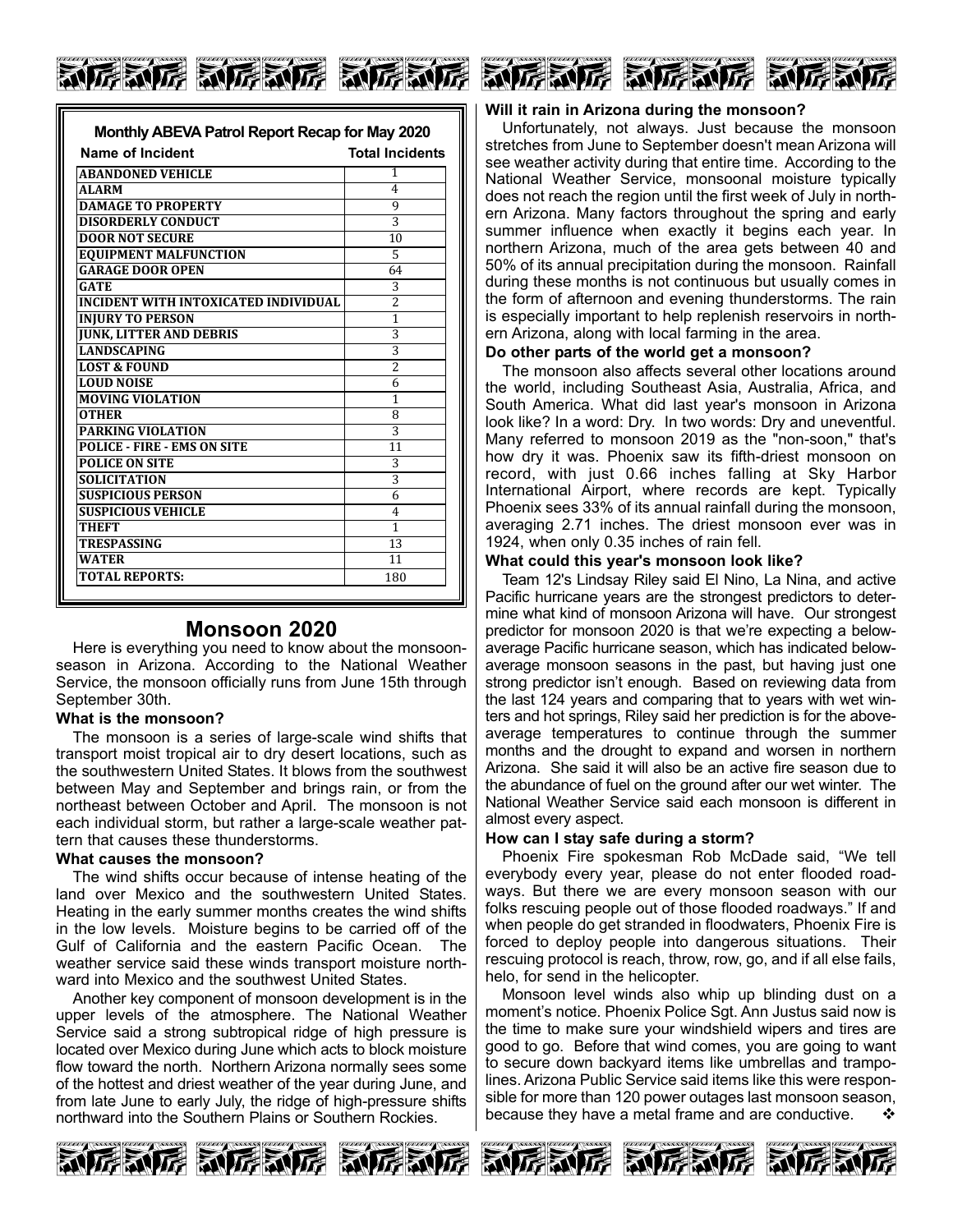# 厉威厉 动厉威厉 动厉威厉 动厉威厉 动厉威厉 动厉威

# **NEWS AND EVENTS**

**Due to current health precautions and government restrictions, several meetings and events have been cancelled. Please check the** *ABEVA Brief* **each month to check the status of meetings and events.**

### **Embassy Suites Biltmore ~ Now Open**

For your out of town guests or just for a staycation, there will be a 15% discount off the Best Available Rate for ABEVA members. For reservations, please call 602- 955-3992, or you may make your reservations at the website at www.phoenixbiltmore.embassysuites.com and under corporate code use ID 2759628.

### **Arizona Biltmore Golf Club News**

**Biltmore and Wigwam Summer Pass:** The ultimate summer golf pass is still available at the Arizona Biltmore Golf Club and is a terrific way to save on golf, as you get six rounds – at either the Biltmore or The Wigwam – for just \$144. Plus, this year's summer pass is loaded with cool perks such as 2-for-1 drink coupons, discounts for friends and discounts on future rounds this fall. Pick up your 2020 Summer Pass today at www.azbiltmoregc.com.

**Dog Days of Summer Specials:** Even during these strange and challenging times, they're finding ways to celebrate summer at the Arizona Biltmore Golf Club with specials each day. They offer seven ways to save or win great prizes.

- **K** Merch Monday: Stop by any Monday during the summer and receive 25 percent off logoed Arizona Biltmore Golf Club merchandise.
- **Tuesday:** Receive 2x rewards points for Rewards Program Cardholders.
- w **Wednesday:** Women's Wednesday \$25 for <sup>18</sup> holes after 9:00 a.m. or \$15 for 9 holes (tax not included).
- **Thursday:** Throwback Thursday \$19.29 after 11:00 a.m. (tax not included).
- **Friday:** Feature Fridays new promotions or discounts featured weekly-
- Saturday: Saturdays are for The Biltmore. Tag The Arizona Biltmore Golf Club on social media for a chance to win prizes, free golf and more.
- **Sunday:** Family Day. Kids under 17 play free with a paying adult after 1:00 p.m. (1 kid per paying adult).

### **PHOENIX CITY COUNCIL**

| Mayor Kate Gallego             |            | 602-262-7111 |
|--------------------------------|------------|--------------|
| Mayor.gallego@phoenix.gov      |            |              |
| Vice-Mayor Betty Guardado,     | District 5 | 602-262-7446 |
| Council.district.5@phoenix.gov |            |              |
| Sal DiCiccio                   | District 6 | 602-262-7491 |
| Council.district.6@phoenix.gov |            |              |

#### **SUMMER SAFETY**

Weather Hotlines **Phoenix.gov/Summer** Life-threatening emergencies 911 Non-emergency police assistance 602-262-6151 Report traffic signal outages (24/7) 602-262-6021 Report storm debris/street maintenance 602-262-6441 Report power outage SRP 602-236-8811 American Red Cross 800-842-7349 Phoenix City Hall 602-262-6011 Phx C.A.R.E.S. (homelessness) 602-262-6251 Renters' rights (cooling issues) 602-262-7210



**James Bell, President Steven Helm, Vice President Mark Monserez, Secretary Judith Shafkind, Treasurer Wes Balmer, Director Will Hawking, Director Bill McKay, Director**

#### **ABEVA Office Information**

**2525 East Arizona Biltmore Circle, Building D, Ste. 145 Phoenix, Arizona 85016 Hours Mon.-Fri. 8:30 am-5 pm 602-955-1003 phone 602-955-1144 fax Carol Jones Executive Director** The *ABEVA Brief* Editor Carol Jones cjones@abeva.com

#### **Roving Patrol: 602-369-4776 Police Dept. Non-Emergency: 602-262-6151**

#### **Website Information**

Please visit the website at www.abeva.com. There is a link to pay your annual assessment. You<br>can download many ABEVA documents; CC&Rs, Parking Permission, Architectural Request Form, and more. You may also read board minutes and the *ABEVA Brief* online. ❖

## **Handy Contacts**

City of Phoenix Back-Washing **Department** (Pools) 602.256.3190 Dead Animal Pick-up 602.262.6791 Dog Catcher 602.506.7387 Snake Control 480.894.1625 Fish & Game 602.942.3000 SRP Outages 602.236.8811 Water Department 602.262.6251